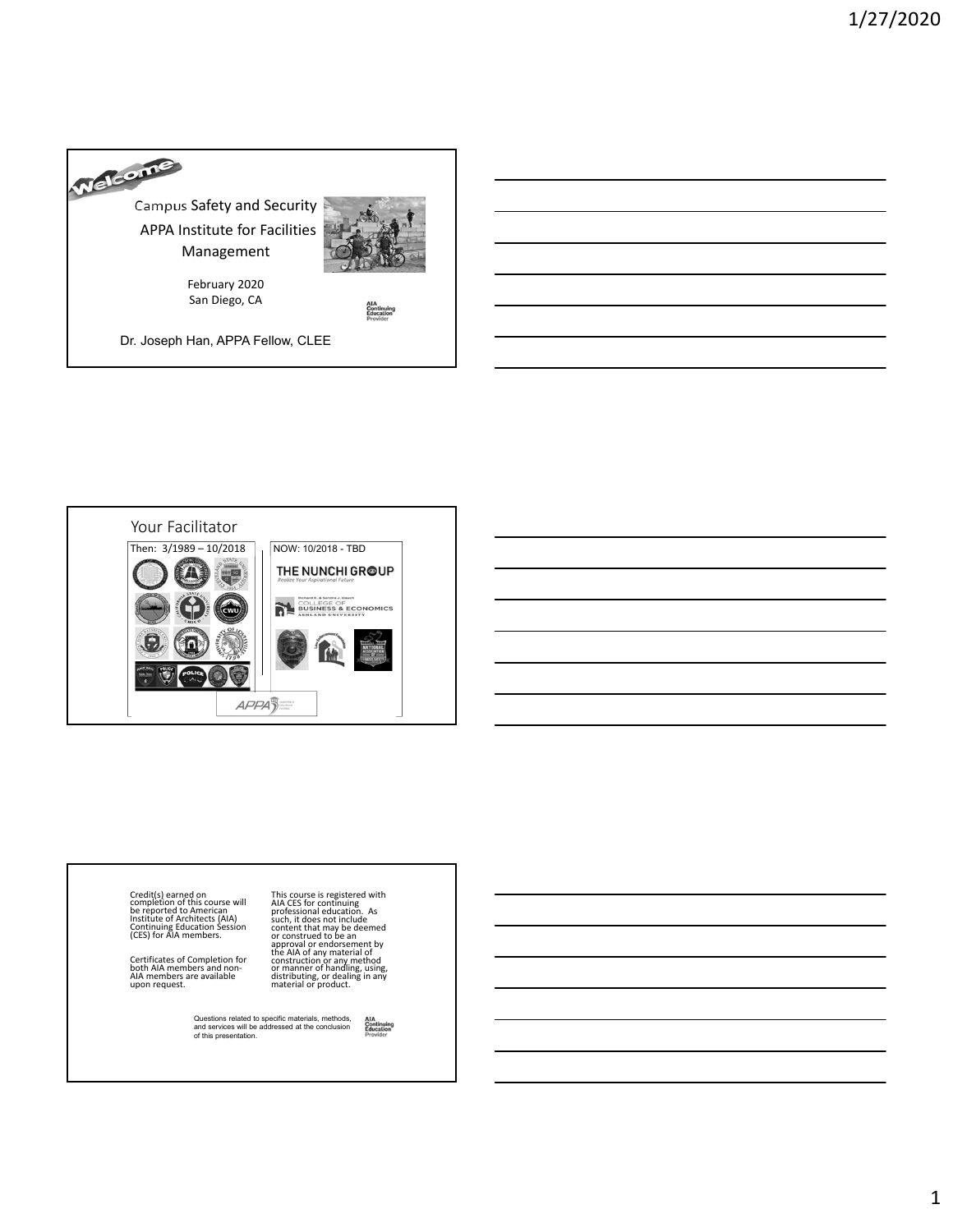# Course Description

Facilities management professionals play an integral part in creating and maintain a safe and secure campus. Increasingly, the facilities departments also share the responsibility to improve the perception of safety. Utilizing facilitated discussions, participants will explore and integrate the six facets of safe campus and security to their roles as facilities professionals.

AIA<br>Continuing<br>Education

# Learning Objectives

- (1) Articulate the six facets of campus safety to demonstrate their understanding of higher education campus safety and security
- (2) Explore the role of facilities professionals in providing a safe campus and improving the perception of safety
- (3) Examine your institution in terms of the cor<br>discussed.<br>*Education*<br>*Equation* discussed.

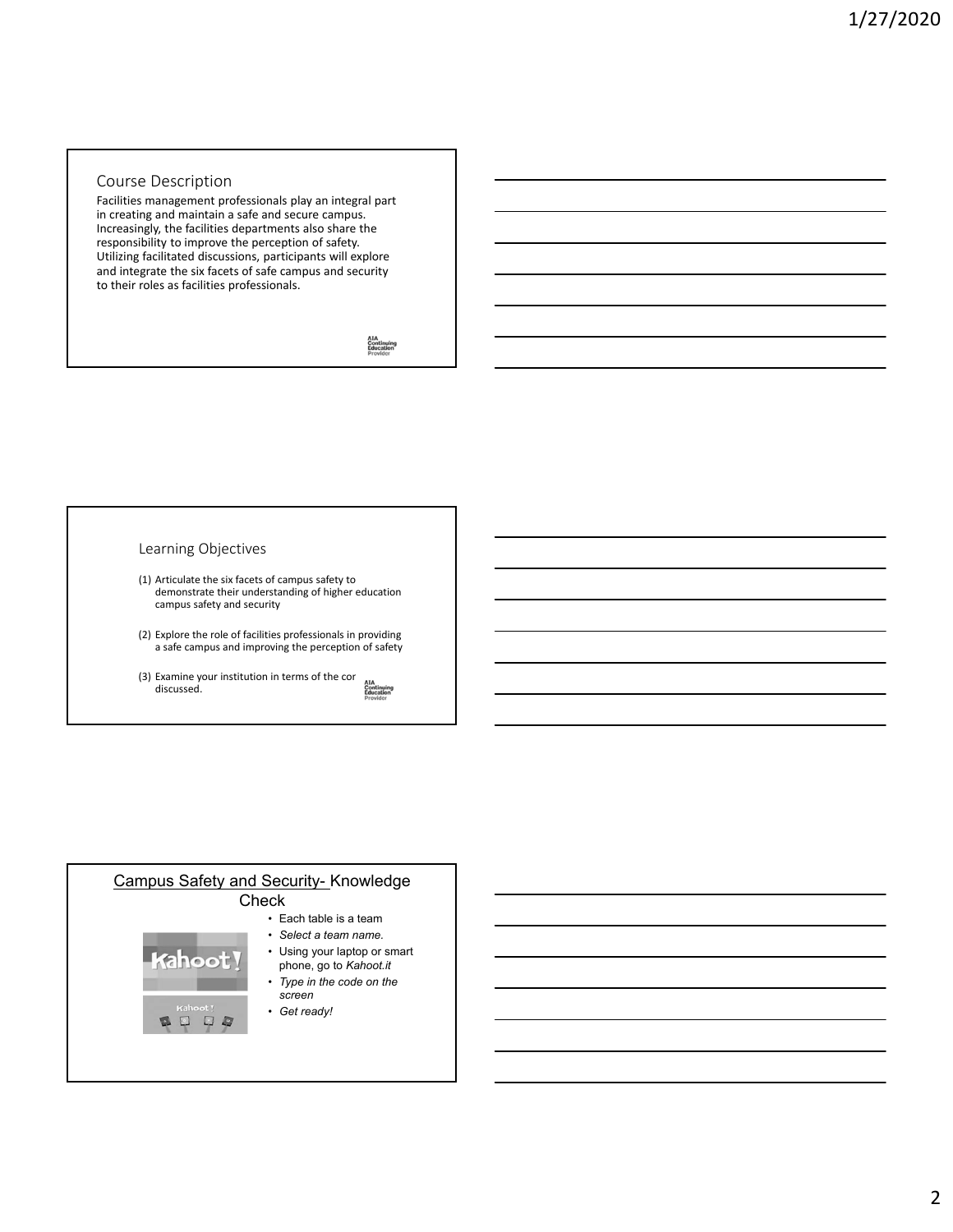# Campus Safety and Security

- SAFE CAMPUS is made up of several components
- Surrounding components work together to support the core
- The entire network is only as strong as its components.



#### Public Safety & Campus Safety

POL & LAW EM

н,

- Public Safety The role of looking after the public's safety, typically assigned to a state, federal or local<br>agency. The public safety division is typically comprised<br>of individuals from police, emergency medical servi
- Campus Safety is a specialized function of public safety dealing with issues college/university environments.

 $\blacksquare$  In one word, what is top safety and security issue/concern on higher education campuses?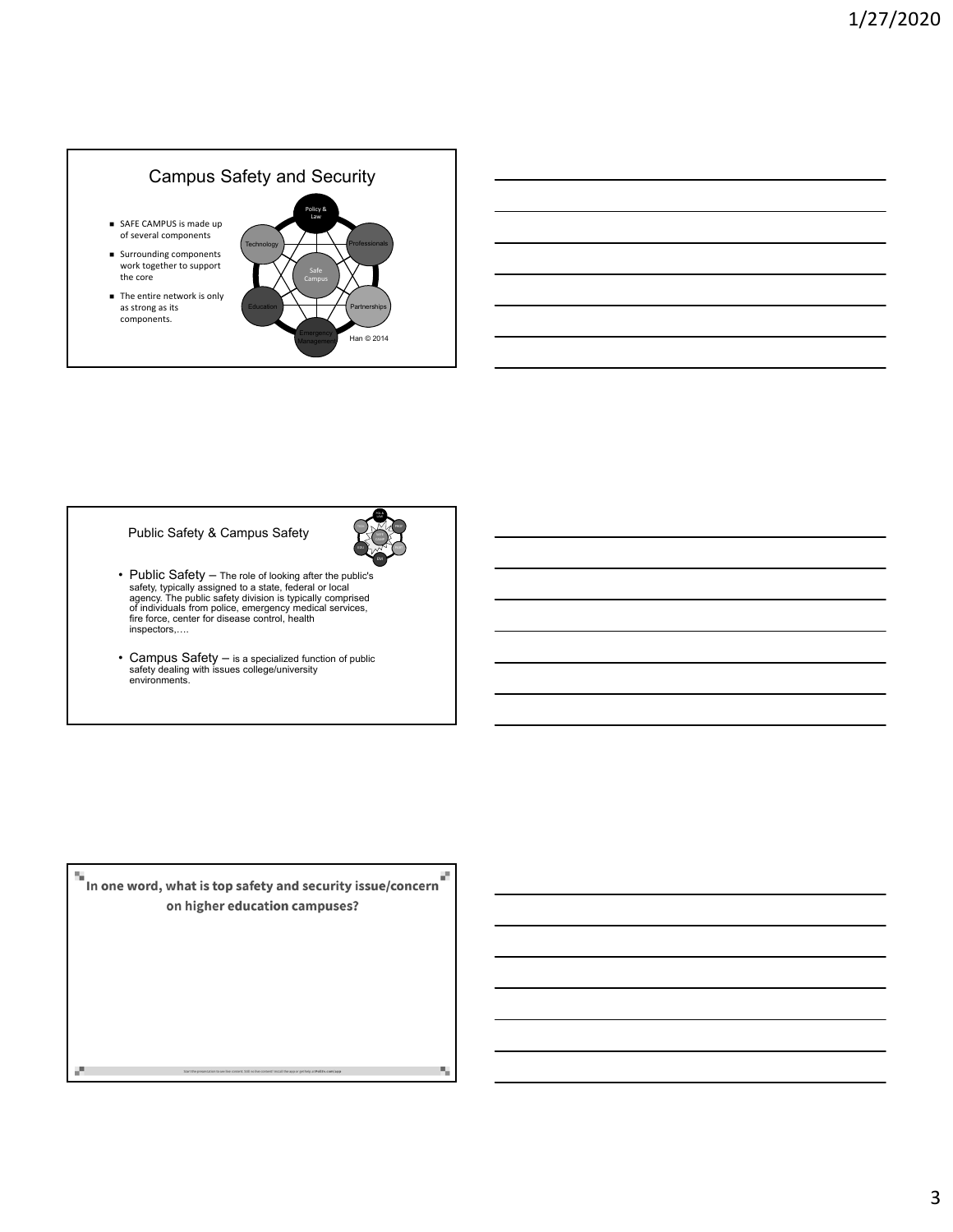#### **Activity1: Safety and Security Challenges**



- Select a leader, a scribe, and spokesperson.
- At your tables, generate a list of Safety and Security Challenges on your campuses.

# Safety & Security Challenge(1)

- Mental health
- Sexual
- Assaults
- Alcohol/Drugs
- Active threat
- Implicit bias
- Police
- legitimacy
- Clery Crimes



- Commuter or residential?
- Expectations to be
- omnipresent and omnipotent. – Public/Private: Friend or foe?
- SAFE vs perception of safety
- Student Mentality / Invincibility.

# Safety & Security Challenge (2)

- Access:
	- Open to the public
	- Open to faculty/staff 24/7
	- Freedom of speech (e.g. educational walks)
- Operations – 24/7-365 days
	- Residential population? Research?
	- Modernization of equipment/techniques
	- Unfunded mandates
- Affordability
	- Rising costs of good & services
	- Campus department on tight budget



4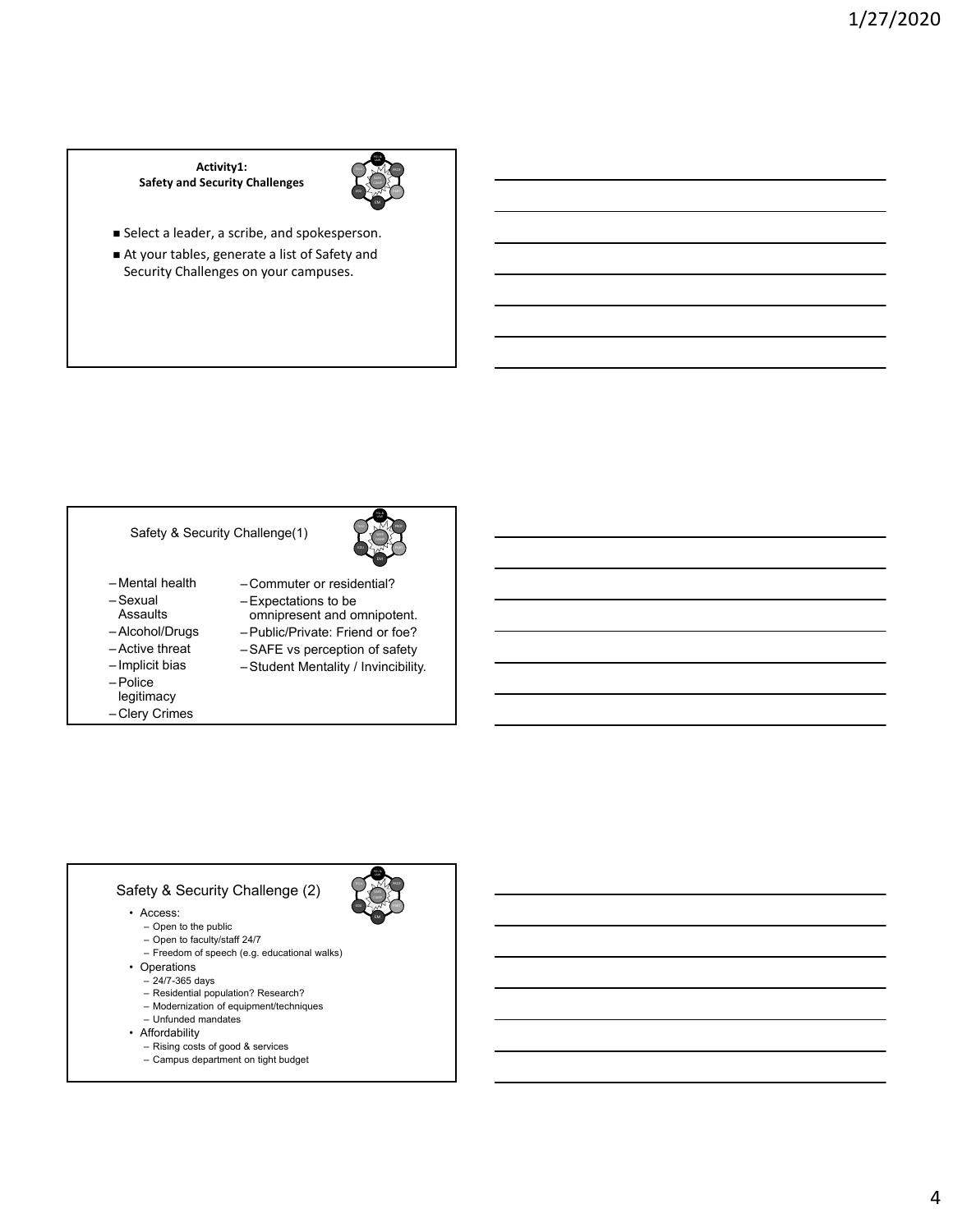



 $\mathbf{v}$ Who on your campus is responsible for – Facilities Management providing campus security and safety?

Activity #3: How are Facilities & Safety Departments linked?

- Facilities Management/Services
- Office of the University Architect
- AC&SS
- Police & Security
- Environmental Health & Safety
- **Cyber security**



POL & LAW

5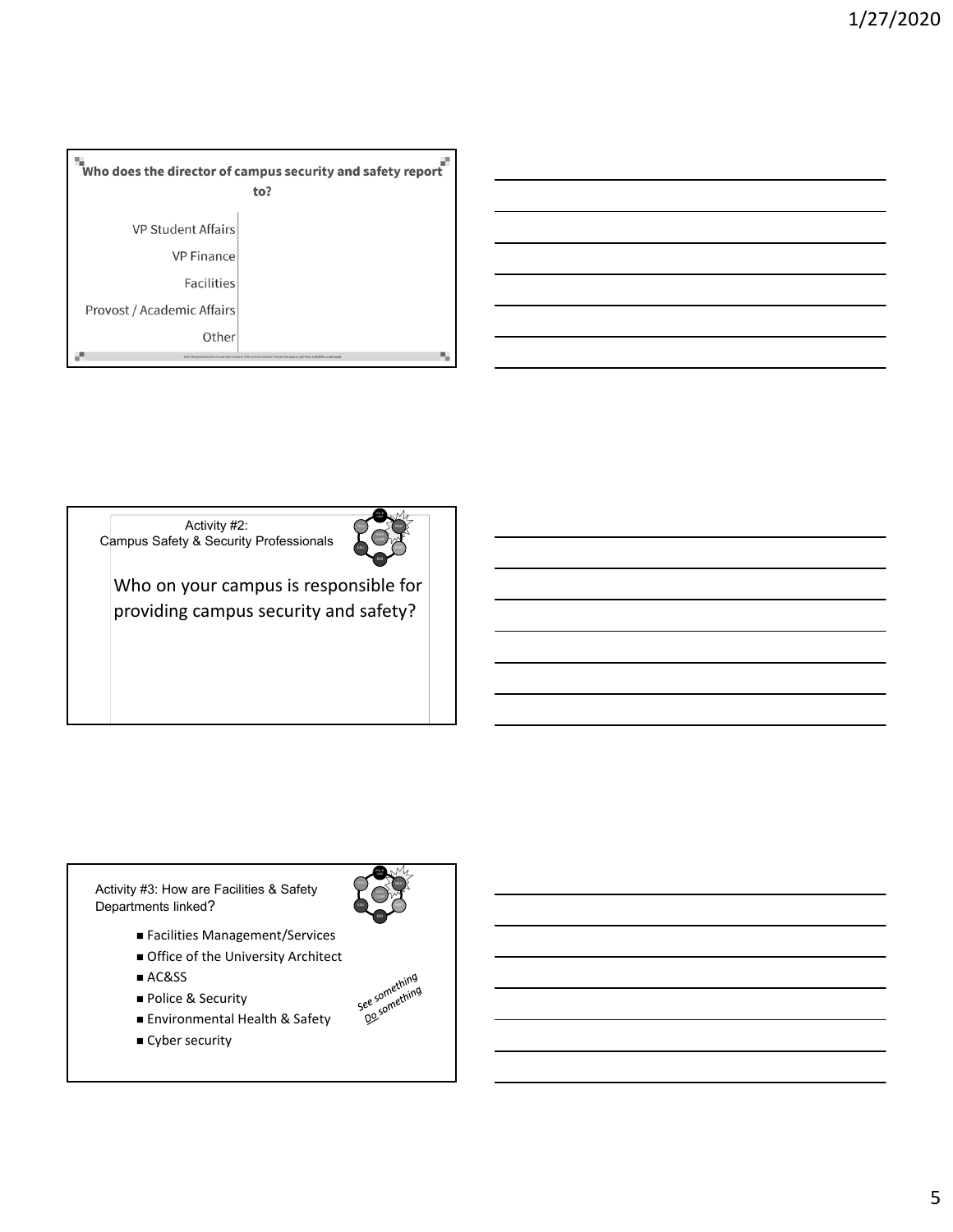#### Facilities Safety/ Security Issues

- What are ways you can identify safety issues?
	- Survey
	- Focus groups
	- Informational interview
	- Consultants
	- Walk the campus
- How do you determine which issues to address, when and why?

# **Resources**



POL & LAW

- APPA Body of Knowledge: Campus Security
- Facilities Management Evaluation Program (FEMP)
- Award of Excellence (AFE)

#### APPAs Facilities Management Evaluation Program(FMEP) Criteria

- 5.4 Safety policies and procedures have been established, written, and communicated to all staff
- 5.5 Accident records are maintained and used to reduce accidents and identify needs for special attention
- 6.6 Design guidelines that incorporate such elements as energy consumption, operating costs, environmental concerns, maintainability, sustainability, accessibility, and safety have been prepared, updated, and are utilized.

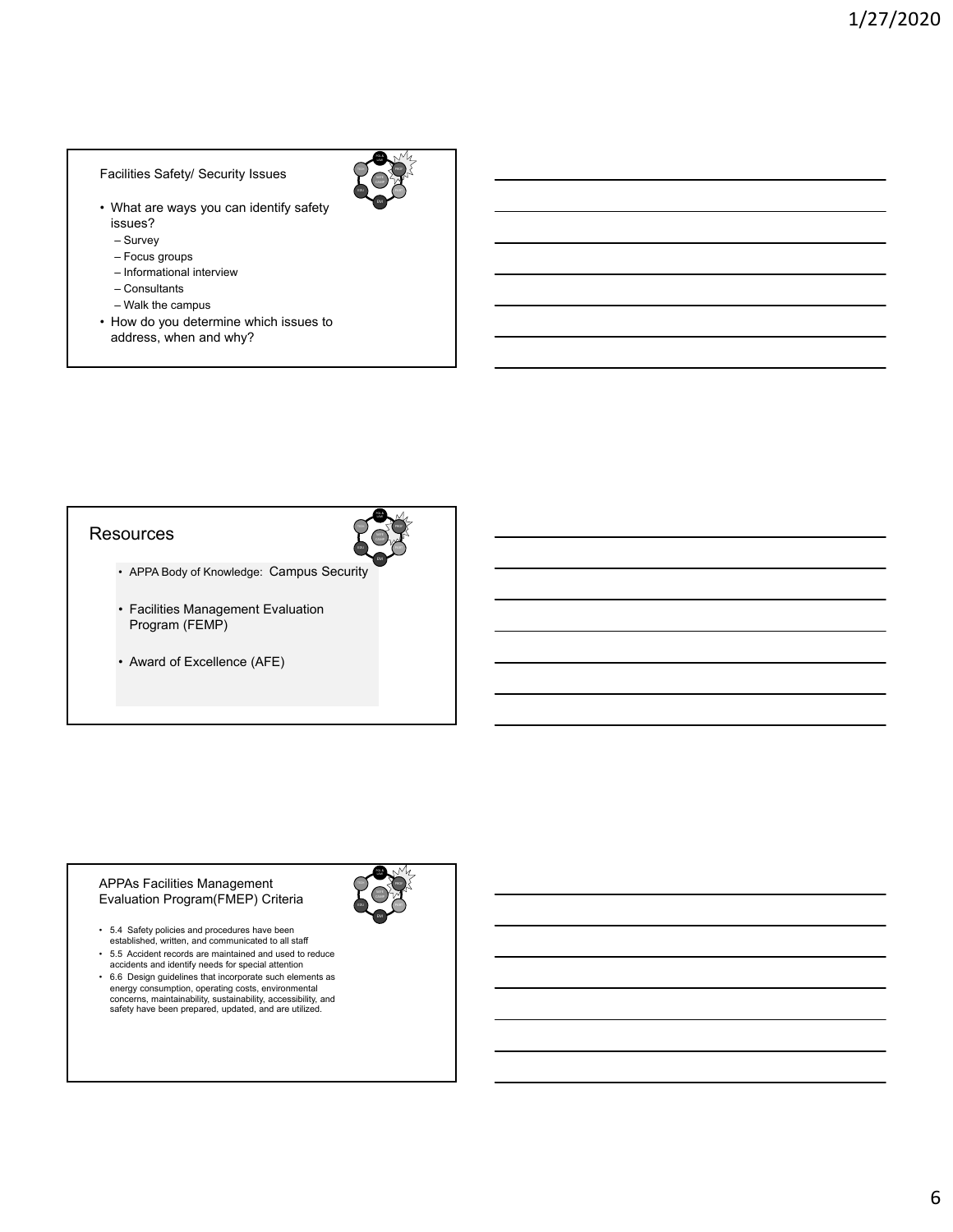# Dashboards / Best Practices





POL & LAW

EM

APPAs Facilities Management Evaluation Program (FMEP) 1. LEADERSHIP

- 
- 2. STRATEGIC & OPERATIONAL PLANNING
- 3. CUSTOMER FOCUS
- 4. INFORMATION and ANALYSIS
- 5. DEVELOPMENT AND MANAGEMENT OF HUMAN RESOURCES
- 6. PROCESS MANAGEMENT
- 7. PERFORMANCE RESULTS
- 8. OTHER CONSIDERATIONS

# Creating A Safety Network

- Office of Emergency Preparedness Public Safety/Police Facilities
- 
- 
- Environmental Health & Safety University Communications Risk Management Senior Administration
- 
- 
- 
- Safety & Security Committees<br>• Legal/Compliance<br>• Student Affairs/Campus Security Authority (CSA)<br>• Treat Assessment Team multi functional<br>• Support Team/Care Team multi functional
- 
- 

# Emergency Management

- What is it?
- Why do it?
- Who is responsible?

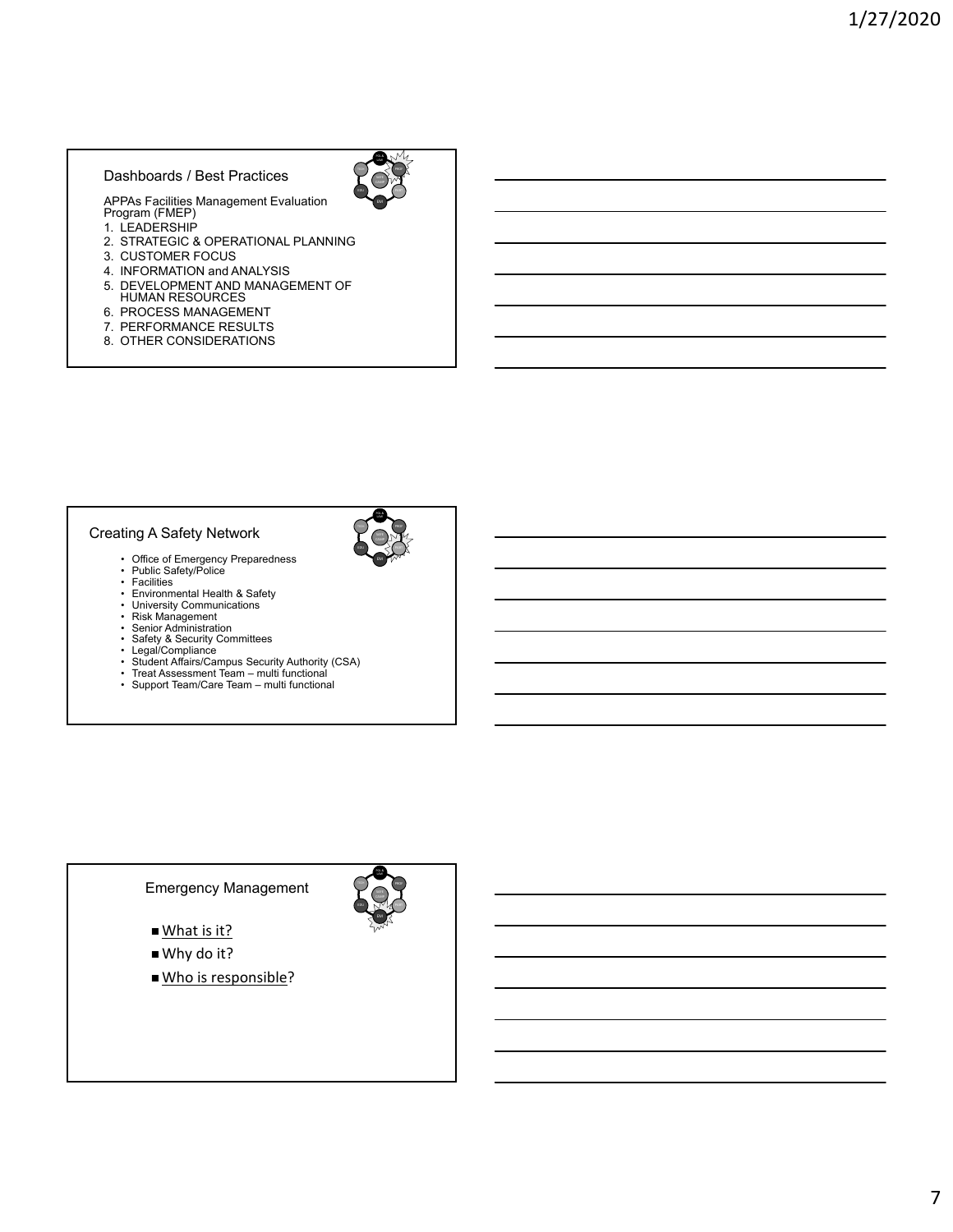#### Emergency Management Responsibilities



- What Policies & Procedures are in place? EOP,COOP, EOC, IAP, ENP
- Who is responsible for Emergency related communication system
- Who does what, when, how?
- Who conducts system tests?
- Who is responsible for Non-emergency communication?





What are your top 5 methods of educating your students/faculty/staff about safety?

| Video |  |
|-------|--|
|       |  |
|       |  |
|       |  |
|       |  |
|       |  |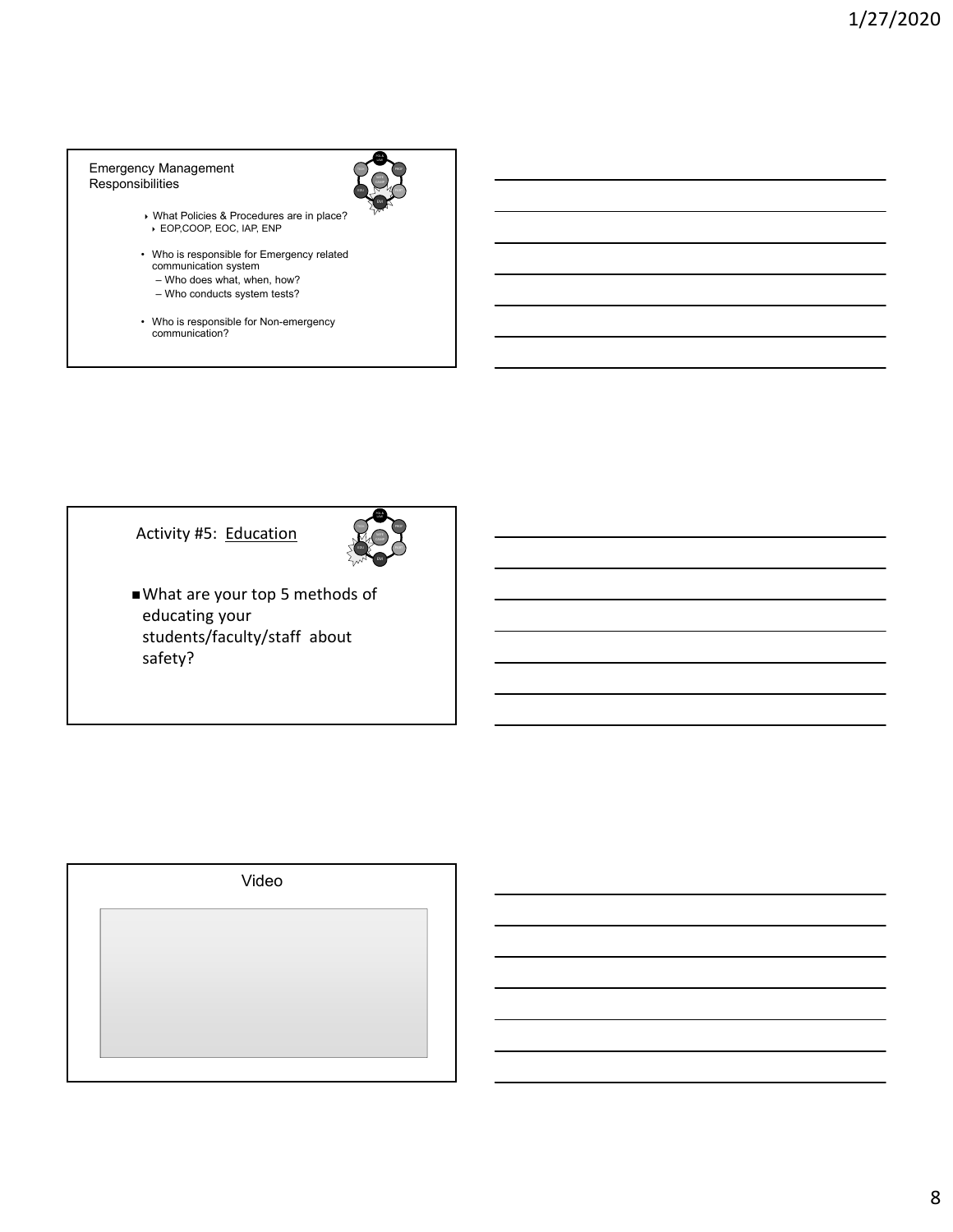# Educational Opportunities

- Orientation: Students & Parents
- Open House/On site visits
- Off Campus Living
- Community Forums
- Public Service Announcements • Classes & Seminars (Residence Halls)
- Reporting Requirements
- Dean/Chairs meetings
- President's Cabinet
- Media?

POL & LAW

Emergency

POL & LAW

# Education – Access Safety

- How do you handle your students and visitors moving across your campus safely?
- How do you know whether your campus is accessible & safe?

# **Technology**

• What kind of Technology do you use for Safety and Security on your campus??

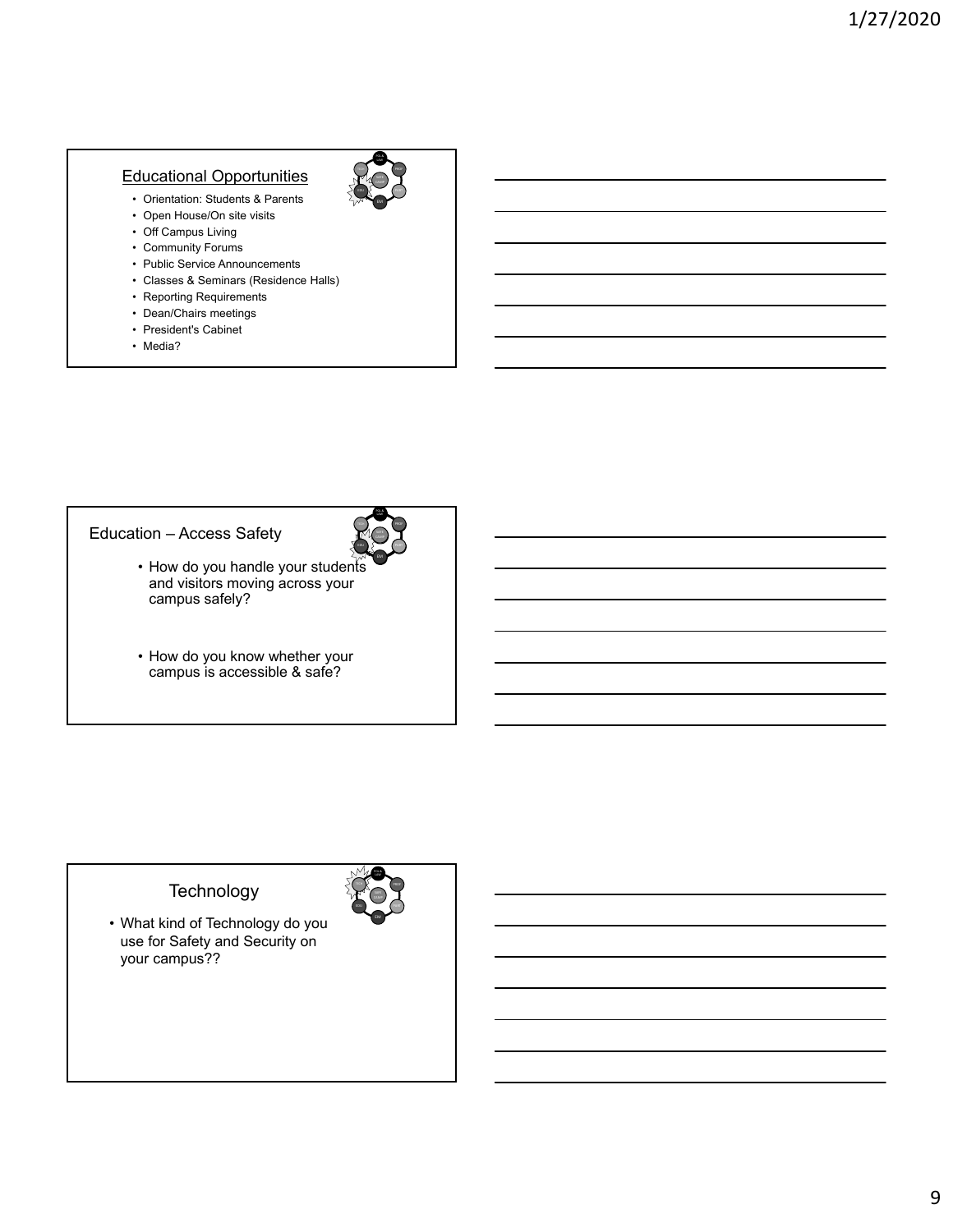# Technology - Security  $\overline{\text{CCTV}}$ ■ Security alarms / panic buttons ■ On campus dispatch / radio  $\blacksquare$  Cell phones ■ Policy/ Standards Training Software **Power DMS/Lexipol** ■ Police RMS (report management system)  $\blacksquare$  Integration w/ Clery requirements

- Blue light / Call boxes
- 
- Safety Apps
- Drones?

# Technology: Communication

Non-emergency mass communication system

- Newsletters/brochures
- Campus fairs
- Website
- Social media



POL &

Emergency Mass communication system Email

Phone/text ENS

- Mobile Apps: Email/Phone/Texts
- Social media
- Third party

S. ĕ. **What's your Mass Notification System?** н,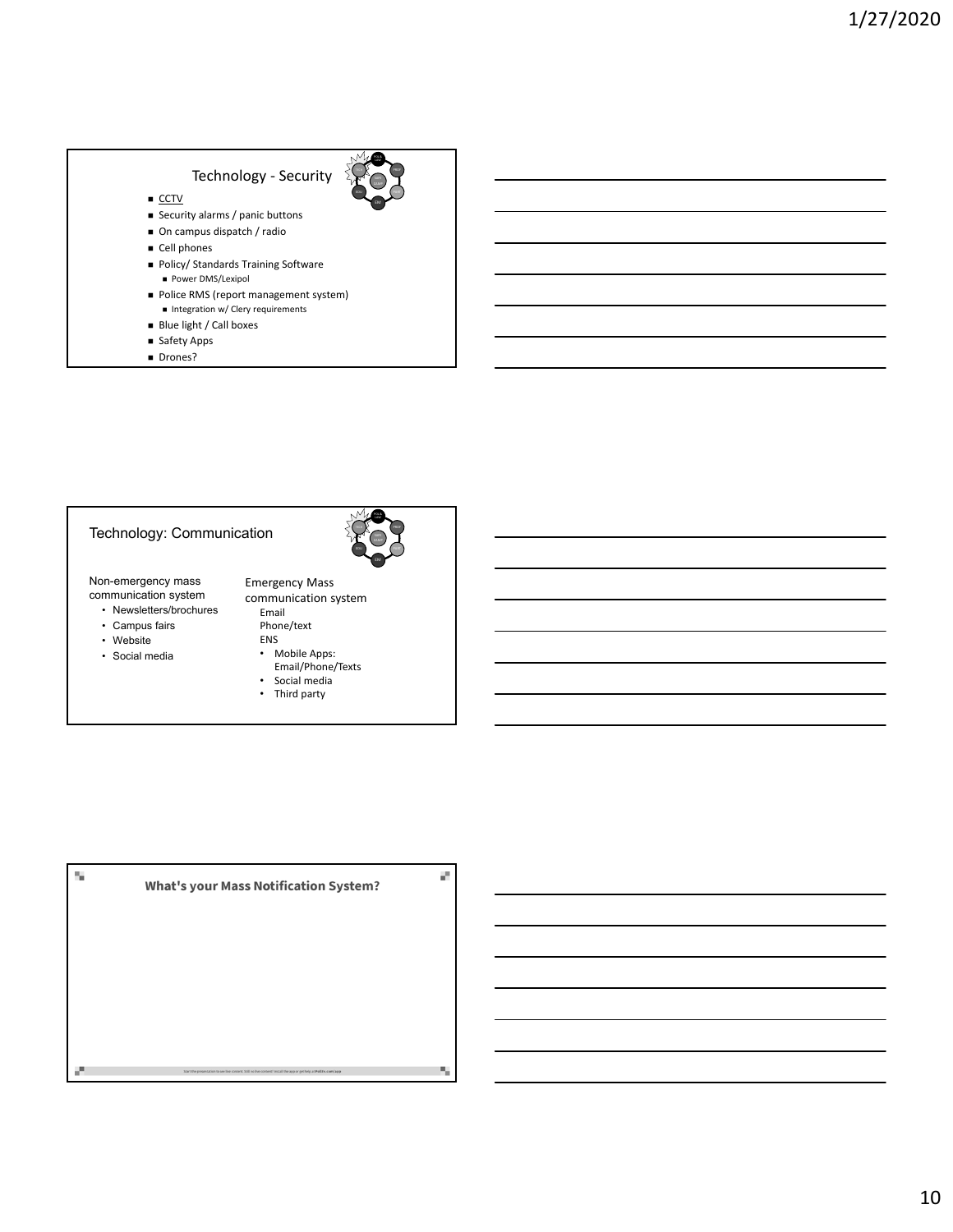# Technology: Communication

Mass Notification

- –AlertNow
- –Blackboard
- –RAVE
- –Alertus
- –e2Campus –Contact Now/Global **Connect**

POL &

- 
- –911Cellular
- –Hyper-Reach
- –Nextel

| How often should the mass notification system be tested? |                                                                                    |  |
|----------------------------------------------------------|------------------------------------------------------------------------------------|--|
| Once a year                                              |                                                                                    |  |
| Every 6 months                                           |                                                                                    |  |
| At the beginning of each<br>semester or quarter          |                                                                                    |  |
|                                                          | live content. Still no live content? install the app or get help at PollEy.com/app |  |

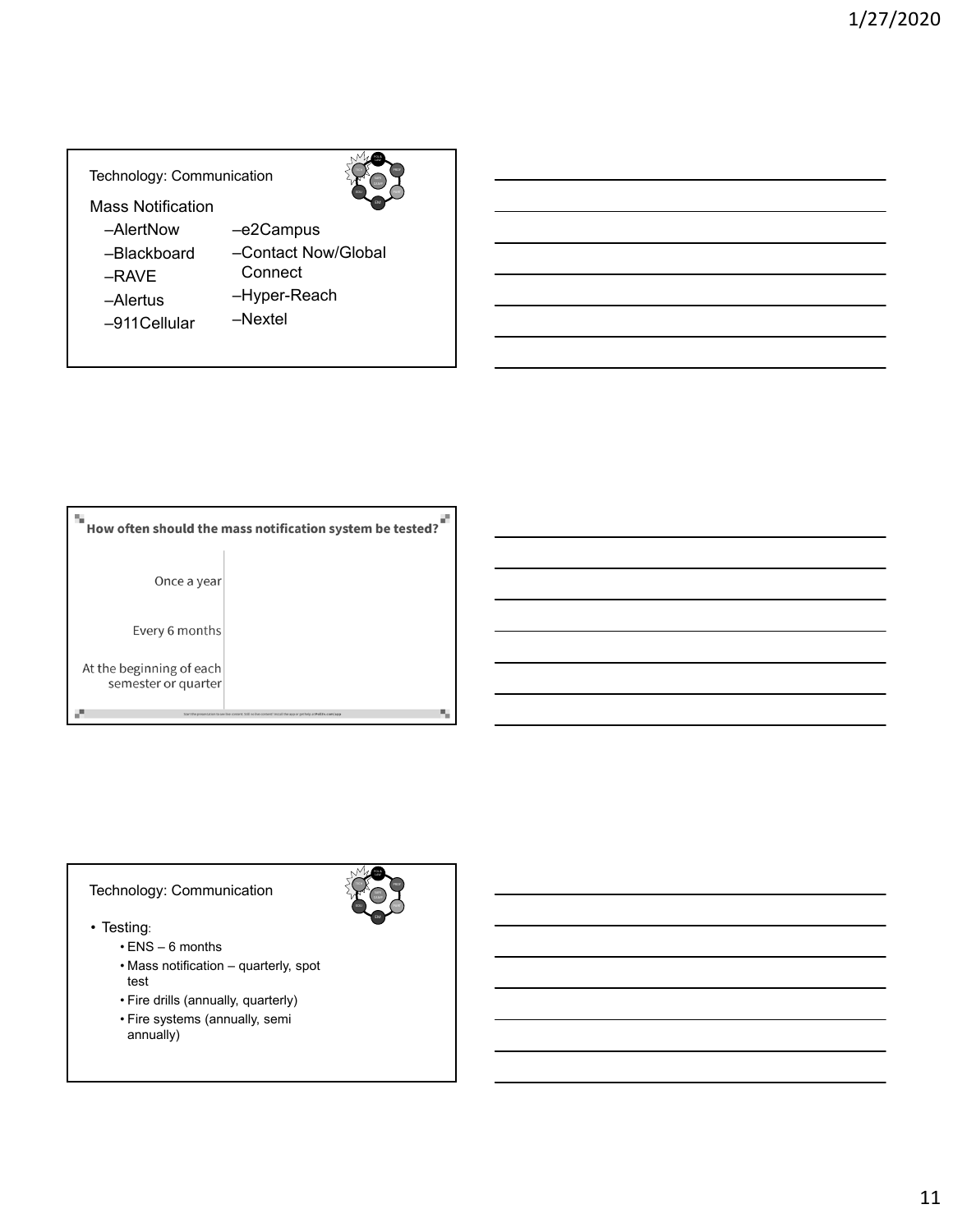## Alarm Systems: Alert Siren / PA systems



- Sirens located strategically on the campus for external notification only
- Initial tone: followed by a campus alert notification • Activation:
	- Activation by Police Dispatch
	- Secondary Activation Facilities Management
- Testing:
	- Once a semester; silent tests once a month
	- Last incident in November 2013 was successful

# Laws & Policies



- What agencies dictate compliance requirements for educational campuses?
	- U.S. Department of Education for federal financial grants and aids (\$14.376B)
	- All regulatory agencies related to health & safety (EPA, OSHA, etc.)
	- All law enforcement agencies (local/state/federal)
	- All codes related to the facilities trade
	- Accreditation requirements

| Hot safety issues on your campus                                                                                 |  |
|------------------------------------------------------------------------------------------------------------------|--|
|                                                                                                                  |  |
|                                                                                                                  |  |
|                                                                                                                  |  |
|                                                                                                                  |  |
| Start the presentation to see live content. Still no live content? Install the app or get help at PollEv.com/app |  |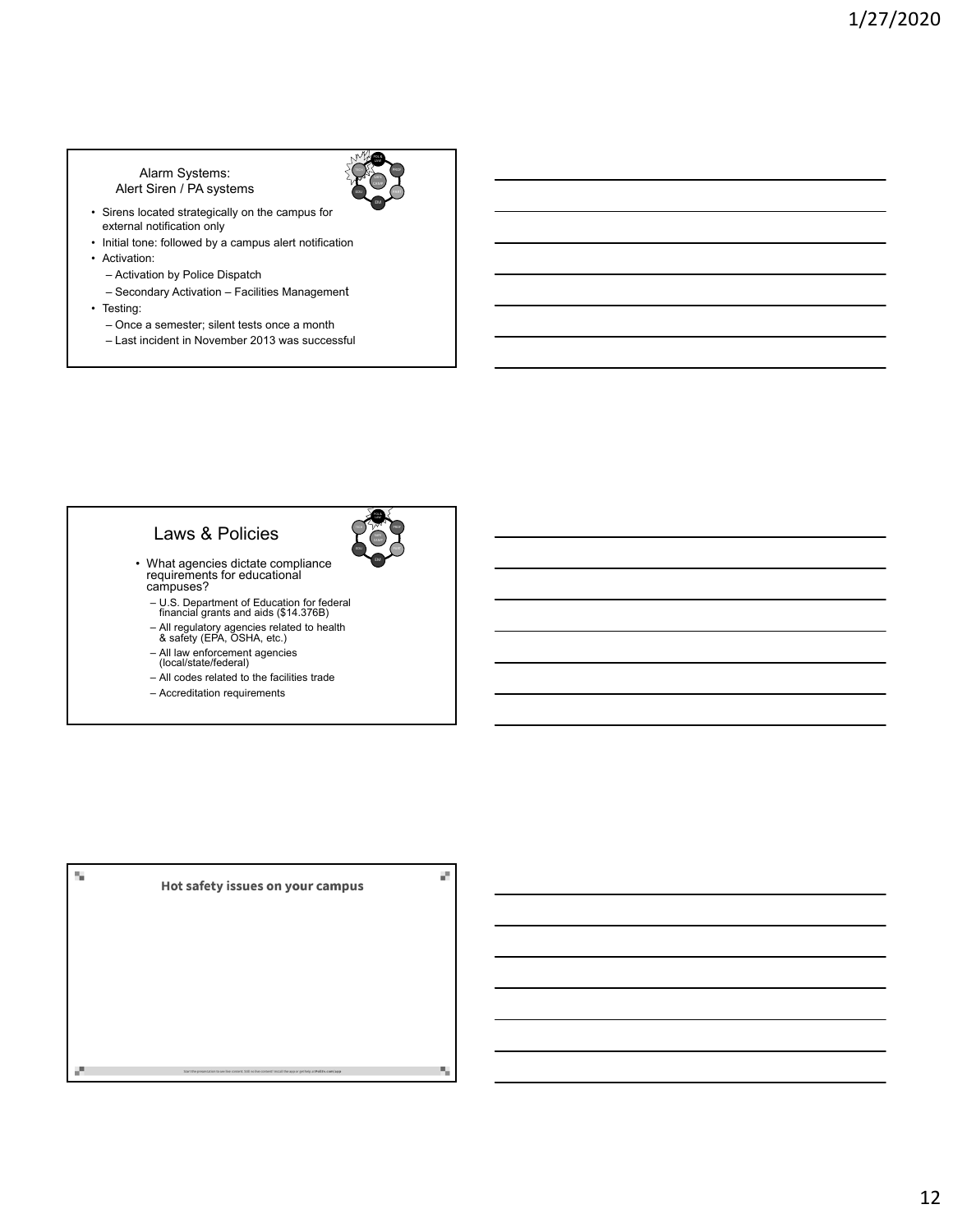#### **Hot issues on campus**

• What are the related campus policies related to safety and security?

POL &

POL & LAW

POL & LAW PROF

EDU

- Mental Health
- Sexual harassment/diversity
- Workplace harassment
- Active threat: ALICE; Run-hide-fight
- Emergency Preparedness / COOP

#### **Hot issues on campus**

- What are the related campus policies related to safety and security?
	- Sexual harassment/diversity
	- Workplace harassment
	- Active threat: ALICE; Run-hide-fight
	- Emergency Preparedness / COOP

#### **Jeanne Clery Act**

- Requires Annual Security Report (ASR)
- Have a public crime log
- Disclose crime statistics for incident that occur within defined geography
- Report on crimes in seven major categories
- Issue timely warning about Clery Act crimes
- Devise an emergency response, notification and testing policy
- Compile and publish an annual fire safety report
- Enact policies and procedures to handle reports of missing students

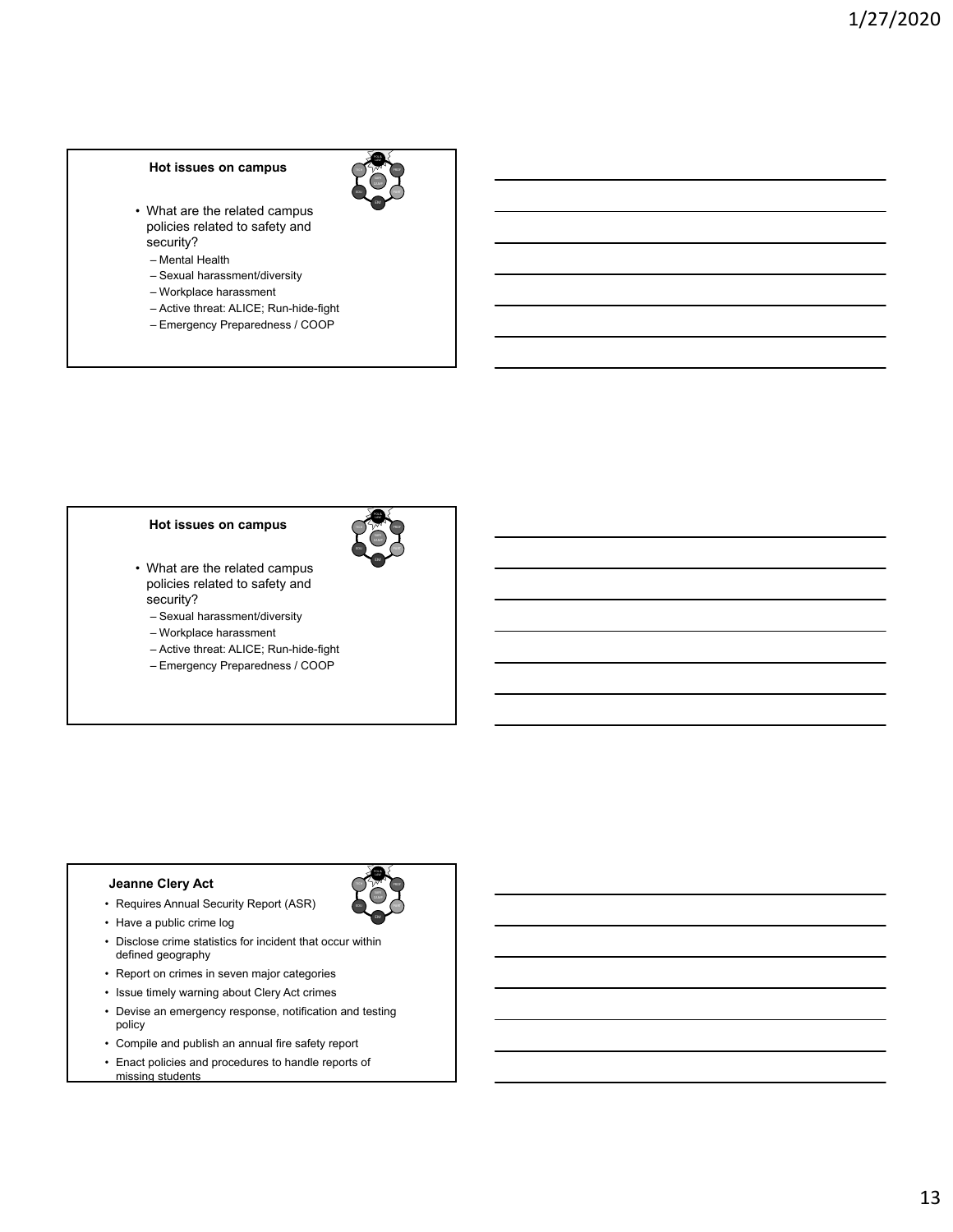#### **Jeanne Clery Act**

Requires Annual Security Report<br>(ASR) http://clerycenter.org/jeanne-clery-act.<br>Reportable items include:

- 
- 1. Criminal Homicide murder & negligent manslaughter 2. Forcible & Non-forcible Sex Offenses
- 3. Robbery
- 4. Aggravated Assault
- 5. Burglary unlawful entry w/ intent to commit felony/theft
- 6. Motor Vehicle theft
- 7. Arson



Reports stats for:

- 
- Hate crimes (larceny/theft; simple assault, intimidation) Destruction/Damage/Van dalism of Property
- 
- Liquor laws & drug abuse violations
- Weapon laws violations – Alcohol/drug referrals for student conduct

POL & LAW

EDU

# Title IX and VAWA (2014)

- Dear Colleague Letter released in April 2011
- The Violence Against Women Reauthorization Act of 2013 (VAWA = Campus SaVE Act + Dear Colleague Letter
- Nationwide actions to educate and respond to sexual violence on campuses to improve coordination for prevention and response
	- Title IX equal opportunity access
	- Clery Act requires documenting crimes on campus
	- VAWA amendments to Clery requires reporting of:
		- Domestic violence
		- Dating Violence
		- Stalking

## Higher Education Opportunity Act of 2008



Reporting requirements effective October 1, 2010

• Fire Safety for On-Campus Student Housing only